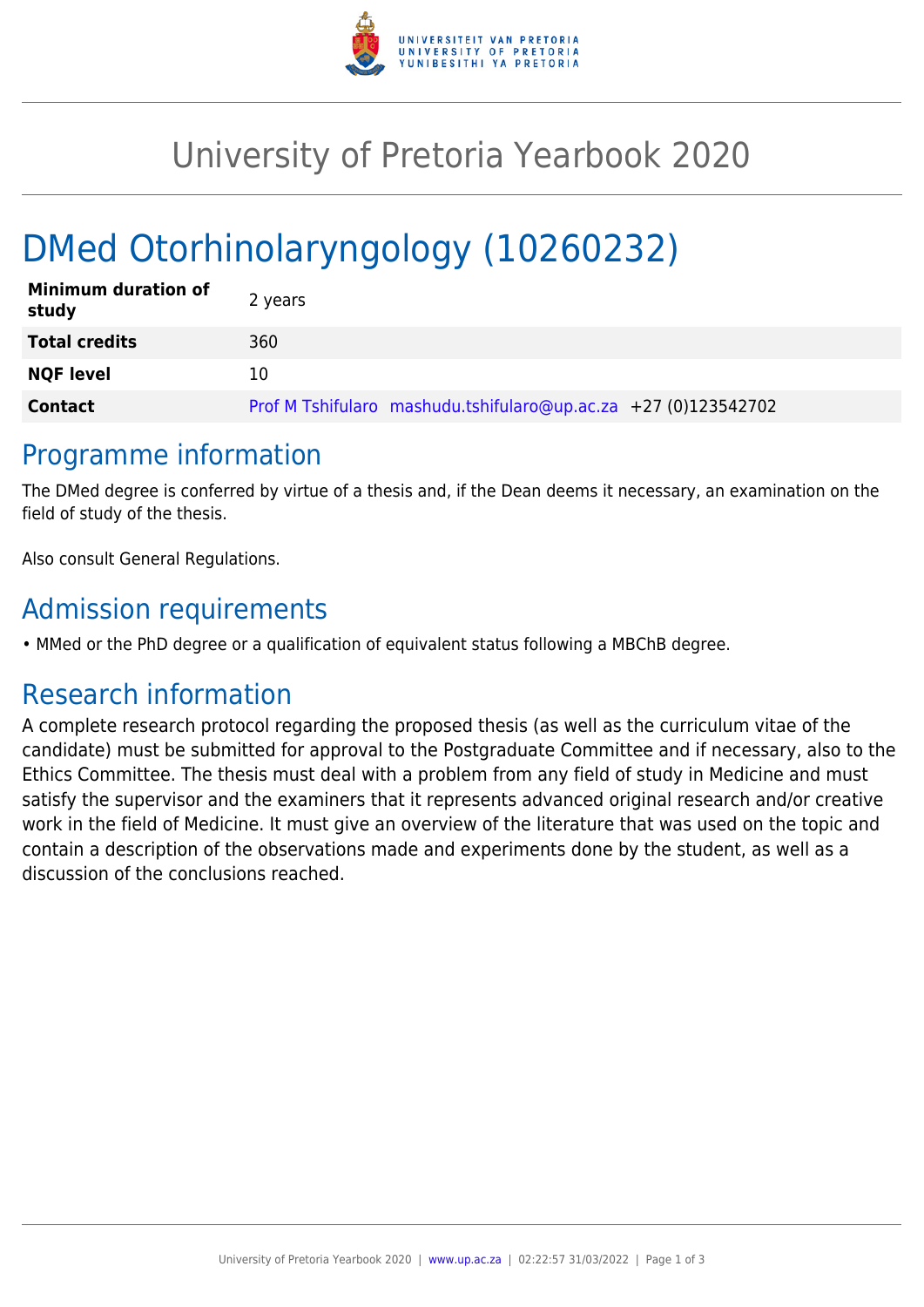

## Curriculum: Year 1

**Minimum credits: 360**

#### **Core modules**

#### **Thesis: Otorhinolaryngology 990 (ONK 990)**

| <b>Module credits</b>         | 360.00                         |
|-------------------------------|--------------------------------|
| <b>Prerequisites</b>          | No prerequisites.              |
| Language of tuition           | Module is presented in English |
| <b>Department</b>             | Otorhinolaryngology            |
| <b>Period of presentation</b> | Year                           |